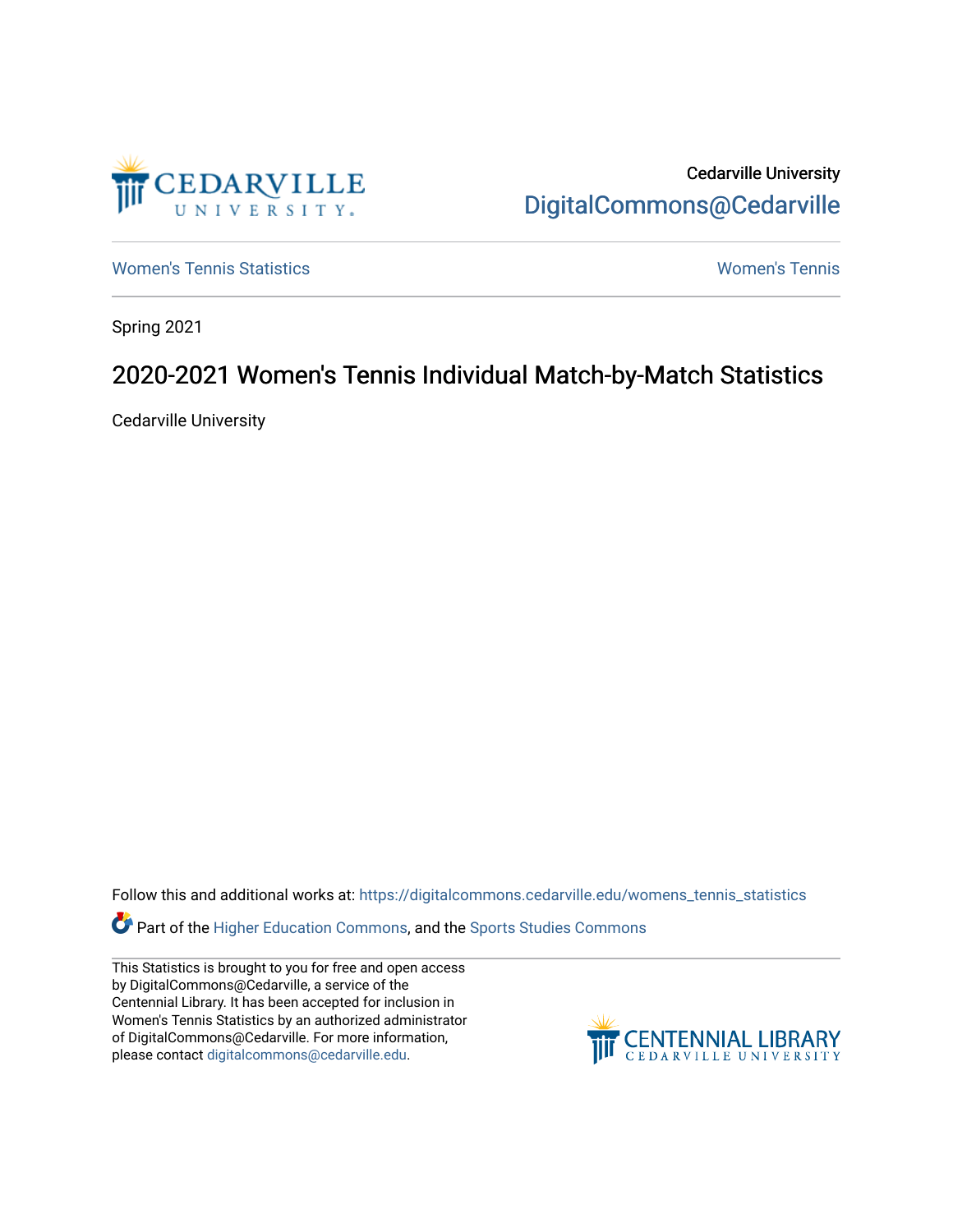# **2020-21 Women's Tennis Individual match-by-match**

English, Liana Hollis, Lauren Krahn, Payton Petek, Joelle Spry, Jessica Totten, Abby Triplett, Faith VanDyke, Megan

# **English, Liana**

|        |                |           |                                  |   |                             |                         | <b>Ranking</b> |
|--------|----------------|-----------|----------------------------------|---|-----------------------------|-------------------------|----------------|
|        | <b>SINGLES</b> |           | <b>Team/School</b>               |   | Pos Opponent (Rank Nat/Reg) | <b>Singles score</b>    | Nat/Reg        |
| $\%$   |                |           | Feb 06, 2021 at Southern Indiana | 3 | McIsaac, Chloe              | Lost 2-6, 1-6           | -/-            |
|        |                |           | Feb 13, 2021 at Thomas More      | 1 | Sabga, Kimberly             | Lost 4-6, 5-7           | -/-            |
|        | Mar 05, 2021   | at        | Dayton                           | 1 | Wojcikiewicz, Erica         | Lost 2-6, 2-6           | -/-            |
|        | Mar 06, 2021   | <b>VS</b> | Illinois Wesleyan                | 1 | Girardin, Alessia           | Won 6-0, 6-2            | -/-            |
|        | Mar 09, 2021   |           | <b>SHAWNEE STATE</b>             | 1 | Hensley, Kierstin           | Lost 0-6, 2-6           | -/-            |
|        | Mar 20, 2021   |           | OHIO WESLEYAN                    | 3 | Silberman, Ruthie           | Won 6-4, 6-1            | -/-            |
|        | Mar 26, 2021   |           | <b>INDIANA EAST</b>              | 3 | Caballero, Eva              | Won 6-4, retired        | -/-            |
| %*     | Apr 09, 2021   |           | <b>FINDLAY</b>                   | 3 | Sweet, Samantha             | - 7-6 (8-6), unfinished | -/-            |
| $\%^*$ | Apr 10, 2021   | at        | Tiffin                           | 3 | Sim, Emily                  | Lost 1-6, 2-6           | -/-            |
| $\%^*$ | Apr 13, 2021   |           | <b>KENTUCKY WESLEYAN</b>         | 3 | Blandford, Camron           | Won 6-1, 6-0            | -/-            |
| $\%^*$ | Apr 15, 2021   |           | <b>HILLSDALE</b>                 | 3 | Spinazze, Sophia            | Lost 1-6, 2-6           | -/-            |
| %*     | Apr 16, 2021   | at        | Walsh                            | 3 | Beidacki, Nicole            | Lost 0-6, 1-6           | -/-            |
| $%$ *  | Apr 17, 2021   | at        | Ursuline                         | 1 | Fortney, Megan              | Won 6-0, 6-0            | -/-            |

| % |                           | Feb 06, 2021 at Southern Indiana  |
|---|---------------------------|-----------------------------------|
|   |                           | Feb 13, 2021 at Thomas More       |
|   | Mar 05, 2021 at Dayton    |                                   |
|   |                           | Mar 06, 2021 vs Illinois Wesleyan |
|   | Mar 09, 2021              | SHAWNEE STATE                     |
|   | Mar 20, 2021              | OHIO WESLEYAN                     |
|   |                           |                                   |
|   | %* Apr 09, 2021           | <b>FINDLAY</b>                    |
|   | %* Apr 10, 2021 at Tiffin |                                   |
|   | %* Apr 13, 2021           | <b>KENTUCKY WESLEY</b>            |
|   | %* Apr 15, 2021           | <b>HILLSDALE</b>                  |
|   | %* Apr 16, 2021 at Walsh  |                                   |

|    |                    |           |                                  |                |                                        |                              | <b>Ranking</b> |
|----|--------------------|-----------|----------------------------------|----------------|----------------------------------------|------------------------------|----------------|
|    | <b>DOUBLES</b>     |           | <b>Team/School</b>               |                | Pos Opponent (Rank Nat/Reg)            | <b>Doubles score/Partner</b> | Nat/Reg        |
| %  |                    |           | Feb 06, 2021 at Southern Indiana | 2              | McIsaac, Chloe / Thompson, Lauryn      | Lost 1-6 / VanDyke, Megan    | $-/-$          |
|    |                    |           | Feb 13, 2021 at Thomas More      | 2              | Dail, Aman / Dail, Raman               | Lost 4-6 / Triplett, Faith   | $-/-$          |
|    | Mar 05, 2021       | at        | Dayton                           | 2              | Wojcikiewicz, Erica / Stanton, Natalie | Lost 0-6 / Triplett, Faith   | $-/-$          |
|    | Mar 06, 2021       | <b>VS</b> | Illinois Wesleyan                | 2              | Rochacz, Rebecca / Girardin, Alessia   | Won 6-2 / Triplett, Faith    | $-/-$          |
|    | Mar 09, 2021       |           | SHAWNEE STATE                    | 2              | Reguera, Sara Martin / Romito, Allison | Lost 2-6 / Triplett, Faith   | $-/-$          |
|    | Mar 20, 2021       |           | OHIO WESLEYAN                    | 2              | Ali, Shanzay / Guenzel, Olivia         | Won 6-0 / Triplett, Faith    | $-/-$          |
|    | Mar 26, 2021       |           | <b>INDIANA EAST</b>              | 2              | Caballero, Eva / Theron, Amonette      | Lost 4-6 / Triplett, Faith   | $-/-$          |
| %* | Apr 09, 2021       |           | <b>FINDLAY</b>                   | 2              | Hadler, Emily / Resor, Reagan          | Lost 2-6 / Krahn, Payton     | $-/-$          |
|    | %* Apr 10, 2021 at |           | Tiffin                           | $\overline{2}$ | Sim, Emily / Sirgant, Juliette         | Lost 0-6 / Petek. Joelle     | $-/-$          |
| %* | Apr 13, 2021       |           | <b>KENTUCKY WESLEYAN</b>         | 2              | Smith, Liz / Blandford, Camron         | Won 6-2 / Triplett, Faith    | $-/-$          |
|    | %* Apr 15, 2021    |           | <b>HILLSDALE</b>                 | 2              | Luna, Canela / Spinazze, Sophia        | Lost 2-6 / Triplett, Faith   | -/-            |
|    |                    |           |                                  |                |                                        |                              |                |

2 Razum, Katharina / Khairutdinova, Sofia Lost 0-6 / Triplett, Faith -/-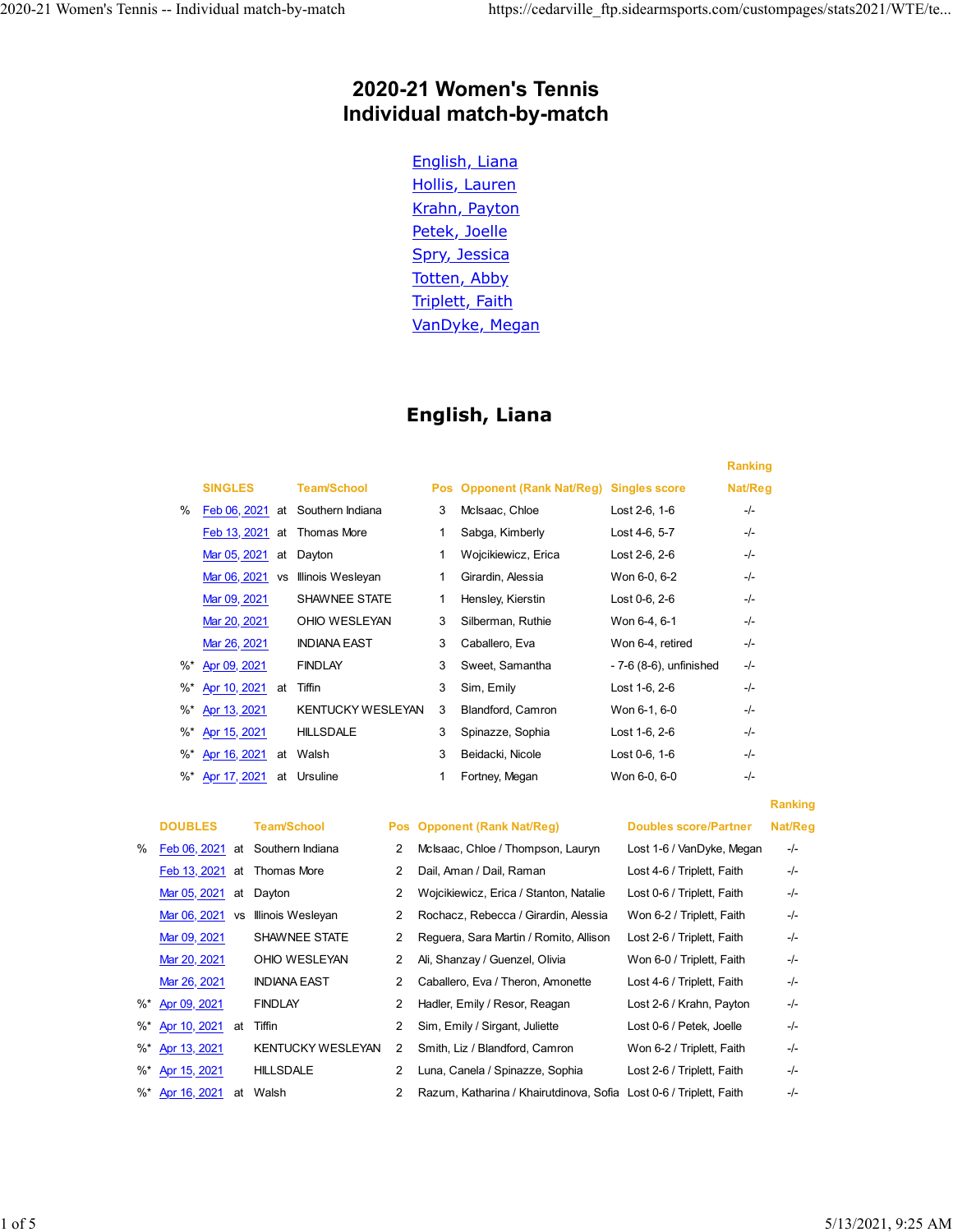**Ranking**

# **Hollis, Lauren**

|          |                 |           |                                  |   |                                           |                             | <b>Ranking</b> |
|----------|-----------------|-----------|----------------------------------|---|-------------------------------------------|-----------------------------|----------------|
|          | <b>SINGLES</b>  |           | <b>Team/School</b>               |   | Pos Opponent (Rank Nat/Reg) Singles score |                             | Nat/Reg        |
| $\%$     |                 |           | Feb 06, 2021 at Southern Indiana | 2 | Rowe, Lauren                              | Lost 4-6, 3-6               | $-/-$          |
|          | Feb 13, 2021 at |           | Thomas More                      | 3 | Dail, Raman                               | Won 6-4, 6-3                | $-/-$          |
|          | Mar 05, 2021 at |           | Dayton                           | 3 | Pleiman, Kelly                            | Lost 3-6, 6-4, 0-1 $(4-10)$ | $-/-$          |
|          | Mar 06, 2021    | <b>VS</b> | Illinois Wesleyan                | 3 | Cooper, Anna                              | Won 6-4, 6-4                | $-/-$          |
|          | Mar 09, 2021    |           | <b>SHAWNEE STATE</b>             | 3 | Reguera, Sara Martin                      | Won 6-4, 6-3                | $-/-$          |
|          | Mar 20, 2021    |           | OHIO WESLEYAN                    | 2 | Ali, Shanzay                              | Won 6-0, 6-0                | $-/-$          |
|          | Mar 26, 2021    |           | <b>INDIANA EAST</b>              | 2 | Marino, Linda                             | Lost 2-6, 6-7 (2-7)         | $-/-$          |
| $\%^{*}$ | Apr 09, 2021    |           | <b>FINDLAY</b>                   | 2 | Pereyra, Luciana                          | Lost 2-6, 2-6               | $-/-$          |
| %*       | Apr 10, 2021    | at        | Tiffin                           | 2 | Geslin, Anais                             | Lost 1-6, 2-6               | $-/-$          |
| $\%^*$   | Apr 13, 2021    |           | <b>KENTUCKY WESLEYAN</b>         | 2 | Lowman, Lesleigh                          | Won 6-3, 6-1                | $-/-$          |
| $\%^*$   | Apr 15, 2021    |           | <b>HILLSDALE</b>                 | 2 | Hackman, Sarah                            | - 3-6, 1-4, unfinished      | $-/-$          |
| %*       | Apr 16, 2021    | at        | Walsh                            | 2 | Razum, Katharina                          | Lost 4-6, 0-6               | $-/-$          |

|   | <b>DOUBLES</b>  |           | <b>Team/School</b>               | Pos Opponent (Rank Nat/Reg)                                     | <b>Doubles score/Partner</b> | <b>Nat/Reg</b> |
|---|-----------------|-----------|----------------------------------|-----------------------------------------------------------------|------------------------------|----------------|
| ℅ |                 |           | Feb 06, 2021 at Southern Indiana | McCorkle, Rachel / Rowe, Lauren                                 | Lost 2-6 / Totten, Abby      | $-/-$          |
|   |                 |           | Feb 13, 2021 at Thomas More      | Sabga, Kimberly / Perry, Matison                                | Won 6-1 / Totten, Abby       | $-/-$          |
|   | Mar 05, 2021    | at        | Dayton                           | Kompa, Paige / Hamilton, Elizabeth                              | Lost 0-6 / Totten, Abby      | $-/-$          |
|   | Mar 06, 2021    | <b>VS</b> | Illinois Wesleyan                | Cooper, Anna / Mohr, Ashley                                     | Won 6-0 / Totten, Abby       | $-/-$          |
|   | Mar 09, 2021    |           | SHAWNEE STATE                    | Hensley, Kierstin / Carruthers, Claire                          | Won 7-5 / Totten, Abby       | $-/-$          |
|   | Mar 20, 2021    |           | OHIO WESLEYAN                    | Lee, Katie / Silberman, Ruthie                                  | Won 7-6 (7-4) / Totten, Abby | $-/-$          |
|   | Mar 26, 2021    |           | <b>INDIANA EAST</b>              | Caballero, Camila / Marino, Linda                               | Lost 4-6 / Totten, Abby      | $-/-$          |
|   | %* Apr 09, 2021 |           | <b>FINDLAY</b>                   | Alvarado, Laiying / Sweet, Samantha                             | Lost 0-6 / Totten, Abby      | $-/-$          |
|   | %* Apr 10, 2021 | at        | Tiffin                           | Geslin, Anais / Maganuco, Alessandra                            | Lost 1-6 / Totten, Abby      | $-/-$          |
|   | %* Apr 13, 2021 |           | <b>KENTUCKY WESLEYAN</b>         | Lowman, Lesleigh / Frantz, Ashton                               | Won 6-1 / Totten, Abby       | $-/-$          |
|   | %* Apr 15, 2021 |           | <b>HILLSDALE</b>                 | Cimpeanu, Hannah / Hackman, Sarah Lost 6-7 (4-7) / Totten, Abby |                              | $-/-$          |
|   | %* Apr 16, 2021 | at        | Walsh                            | Beidacki, Nicole / Sanchez, Isabella                            | Won 6-4 / Totten, Abby       | $-/-$          |
|   | %* Apr 17, 2021 | at        | Ursuline                         | Fortney, Megan / Weber, Elizabeth                               | Won 6-0 / Totten, Abby       | $-/-$          |

# **Krahn, Payton**

|  |                 |                |   |                                                               |                               | <b>Ranking</b> |                |
|--|-----------------|----------------|---|---------------------------------------------------------------|-------------------------------|----------------|----------------|
|  | <b>SINGLES</b>  |                |   | Team/School Pos Opponent (Rank Nat/Reg) Singles score Nat/Reg |                               |                |                |
|  | %* Apr 09, 2021 | <b>FINDLAY</b> | 4 | Nieto Soto, Cristina                                          | Lost 2-6, 0-6                 | $-/-$          |                |
|  |                 |                |   |                                                               |                               |                | <b>Ranking</b> |
|  | <b>DOUBLES</b>  |                |   | Team/School Pos Opponent (Rank Nat/Reg)                       | Doubles score/Partner Nat/Reg |                |                |
|  | %* Apr 09, 2021 | <b>FINDLAY</b> |   | Hadler, Emily / Resor, Reagan Lost 2-6 / English, Liana       |                               |                | -/-            |

**Petek, Joelle**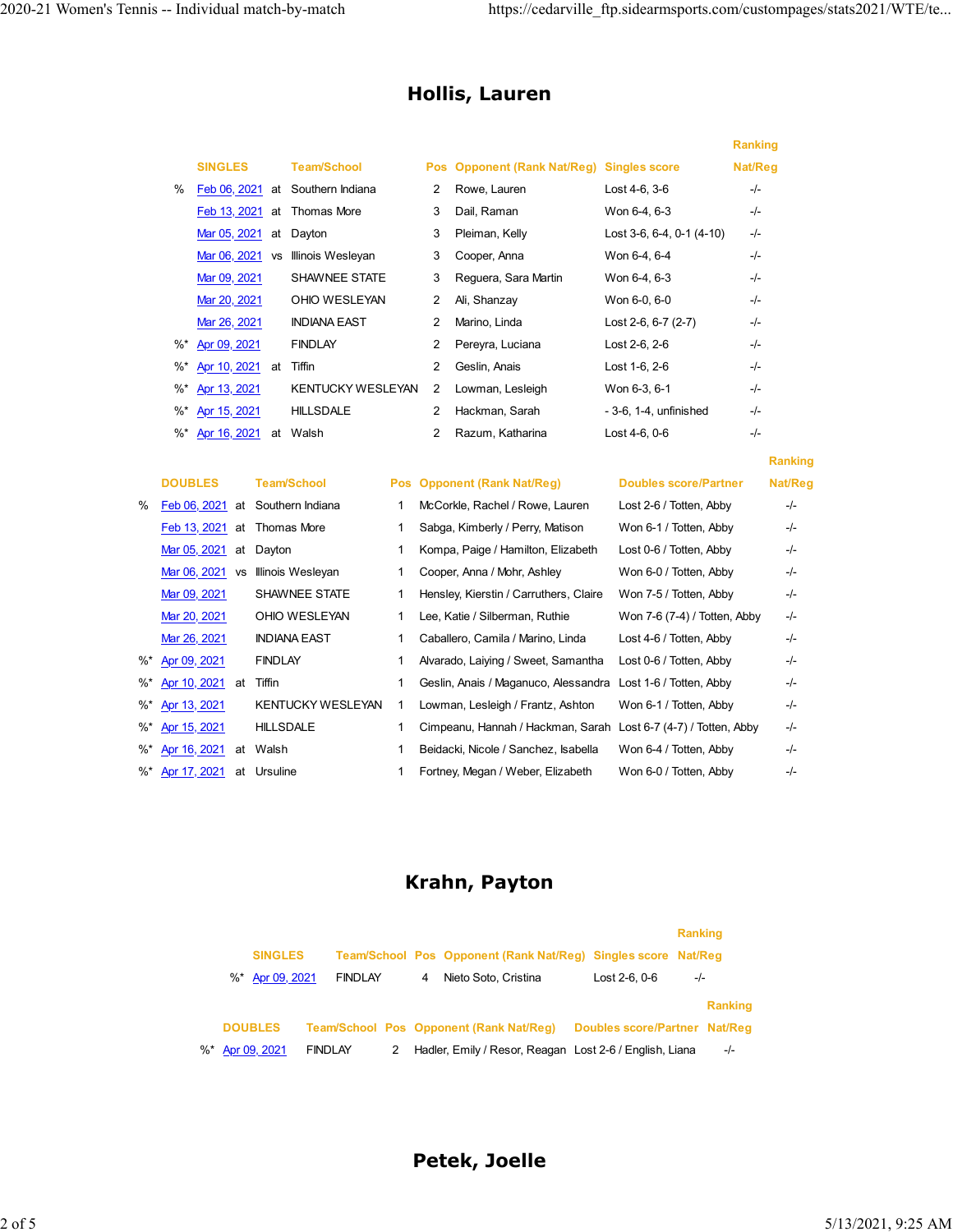**Ranking**

|    |                        |    |                                  |   |                                           |                   | <b>Ranking</b> |
|----|------------------------|----|----------------------------------|---|-------------------------------------------|-------------------|----------------|
|    | <b>SINGLES</b>         |    | <b>Team/School</b>               |   | Pos Opponent (Rank Nat/Reg) Singles score |                   | Nat/Reg        |
| %  |                        |    | Feb 06, 2021 at Southern Indiana | 6 | McCord, Lindsey                           | Lost 5-7, 2-6     | $-/-$          |
|    |                        |    | Feb 13, 2021 at Thomas More      | 6 | Carle, Madi                               | Won 6-1, 6-0      | $-/-$          |
|    | Mar 05, 2021 at Dayton |    |                                  | 6 | Bays, Julia                               | Lost 1-6, 0-6     | -/-            |
|    | Mar 20, 2021           |    | OHIO WESLEYAN                    | 5 | McPherson, Erin                           | Won 6-0, 6-0      | $-/-$          |
|    | Mar 26, 2021           |    | <b>INDIANA EAST</b>              | 5 | Ribeiro, Nora                             | Lost 4-6, 1-6     | -/-            |
| %* | Apr 09, 2021           |    | <b>FINDLAY</b>                   | 5 | Hadler, Emily                             | Lost 1-6, 0-6     | -/-            |
| %* | Apr 10, 2021           | at | Tiffin                           | 4 | Maganuco, Alessandra                      | Lost 0-6, 0-6     | -/-            |
| %* | Apr 13, 2021           |    | <b>KENTUCKY WESLEYAN</b>         | 4 | Frantz, Ashton                            | Won 6-1, 6-1      | -/-            |
| %* | Apr 15, 2021           |    | <b>HILLSDALE</b>                 | 5 | Formentin, Helana                         | - 0-3. unfinished | -/-            |
| %* | Apr 16, 2021           |    | at Walsh                         | 5 | Wolff, Chiara                             | Lost 0-6, 0-6     | -/-            |
|    | %* Apr 17, 2021        |    | at Ursuline                      | 3 | Williford, Makaila                        | Won 6-0, 6-0      | $-/-$          |

|      | <b>DOUBLES</b>  |    | <b>Team/School</b>               |   | Pos Opponent (Rank Nat/Reg)                                  | <b>Doubles score/Partner</b> | Nat/Reg |
|------|-----------------|----|----------------------------------|---|--------------------------------------------------------------|------------------------------|---------|
| $\%$ |                 |    | Feb 06, 2021 at Southern Indiana | 3 | Skepnek, Kylie / McCord, Lindsey                             | Lost 5-7 / Triplett, Faith   | -/-     |
|      | Mar 05, 2021    | at | Dayton                           | 3 | Ghidotti, Claire / Bays, Julia                               | Lost 2-6 / VanDyke, Megan    | $-/-$   |
|      | Mar 09, 2021    |    | SHAWNEE STATE                    | 3 | Scott, Elizabeth / Pauley, Katelyn                           | Won 6-2 / Spry, Jessica      | -/-     |
|      | Mar 20, 2021    |    | OHIO WESLEYAN                    | 3 | McPherson, Erin / Yracheta, Alexis                           | Won 6-0 / VanDyke, Megan     | $-/-$   |
|      | Mar 26, 2021    |    | <b>INDIANA EAST</b>              | 3 | Ribeiro, Nora / Good, Shelby                                 | Lost 1-6 / Spry, Jessica     | -/-     |
|      | %* Apr 09, 2021 |    | <b>FINDLAY</b>                   | 3 | Pereyra, Luciana / Brito, Laura                              | Lost 0-6 / Spry, Jessica     | -/-     |
|      | %* Apr 10, 2021 | at | Tiffin                           | 2 | Sim, Emily / Sirgant, Juliette                               | Lost 0-6 / English, Liana    | -/-     |
|      | %* Apr 15, 2021 |    | <b>HILLSDALE</b>                 | 3 | Chawner, Ellie / Formentin, Helana                           | Lost 2-6 / Spry, Jessica     | -/-     |
|      | %* Apr 16, 2021 |    | at Walsh                         | 3 | Drasch, Clara / Karimpour, Parvanee Lost 0-6 / Spry, Jessica |                              | -/-     |
|      | %* Apr 17, 2021 | at | Ursuline                         | 2 | Williford, Makaila / Torres-Fults, Bea                       | Won 6-0 / VanDyke, Megan     | $-/-$   |

# **Spry, Jessica**

|          |                |    |                                  |            |            |                                    |                              | Ranking |
|----------|----------------|----|----------------------------------|------------|------------|------------------------------------|------------------------------|---------|
|          | <b>SINGLES</b> |    | <b>Team/School</b>               |            | <b>Pos</b> | <b>Opponent (Rank Nat/Reg)</b>     | <b>Singles score</b>         | Nat/Reg |
| %        |                |    | Feb 06, 2021 at Southern Indiana |            | 5          | Shireman, Jasmine                  | Lost 0-6, 4-6                | -/-     |
|          | Feb 13, 2021   |    | at Thomas More                   |            | 5          | Riffe, Jana                        | Won 6-3, 6-3                 | $-/-$   |
|          | Mar 05, 2021   |    | at Dayton                        |            | 5          | Stanton, Natalie                   | Lost 0-6, 0-6                | $-/-$   |
|          | Mar 09, 2021   |    | <b>SHAWNEE STATE</b>             |            | 5          | Osborn, Regan                      | Won 7-6 (7-2), 6-1           | $-/-$   |
|          | Mar 20, 2021   |    | OHIO WESLEYAN                    |            | 6          | Yracheta, Alexis                   | Won 6-0, 6-1                 | $-/-$   |
| $%$ *    | Apr 09, 2021   |    | <b>FINDLAY</b>                   |            | 6          | Resor, Reagan                      | - unfinished                 | $-/-$   |
| $\%^*$   | Apr 10, 2021   | at | Tiffin                           |            | 5          | Foster, Shea                       | Lost 1-6, 0-6                | $-/-$   |
| $\%$ *   | Apr 13, 2021   |    | <b>KENTUCKY WESLEYAN</b>         |            | 5          | Taylor, Jaiden                     | Won 4-6, 6-4, 6-2            | $-/-$   |
| $\%$ *   | Apr 15, 2021   |    | <b>HILLSDALE</b>                 |            | 6          | Formentin, Elli                    | - unfinished                 | $-/-$   |
| $\%$ *   | Apr 16, 2021   |    | at Walsh                         |            | 6          | Sanchez, Isabella                  | Lost 2-6, 0-6                | -/-     |
| $\%^{*}$ | Apr 17, 2021   |    | at Ursuline                      |            | 4          | Torres-Fults, Bea                  | Won 6-1, 6-1                 | $-/-$   |
|          |                |    |                                  |            |            |                                    |                              | Ranking |
|          | <b>DOUBLES</b> |    | <b>Team/School</b>               | <b>Pos</b> |            | <b>Opponent (Rank Nat/Reg)</b>     | <b>Doubles score/Partner</b> | Nat/Reg |
|          | Feb 13, 2021   |    | at Thomas More                   | 3          |            | Riffe, Jana / Carle, Madi          | Won 6-1 / VanDyke, Megan     | $-/-$   |
|          | Mar 09, 2021   |    | SHAWNEE STATE                    | 3          |            | Scott, Elizabeth / Pauley, Katelyn | Won 6-2 / Petek, Joelle      | $-/-$   |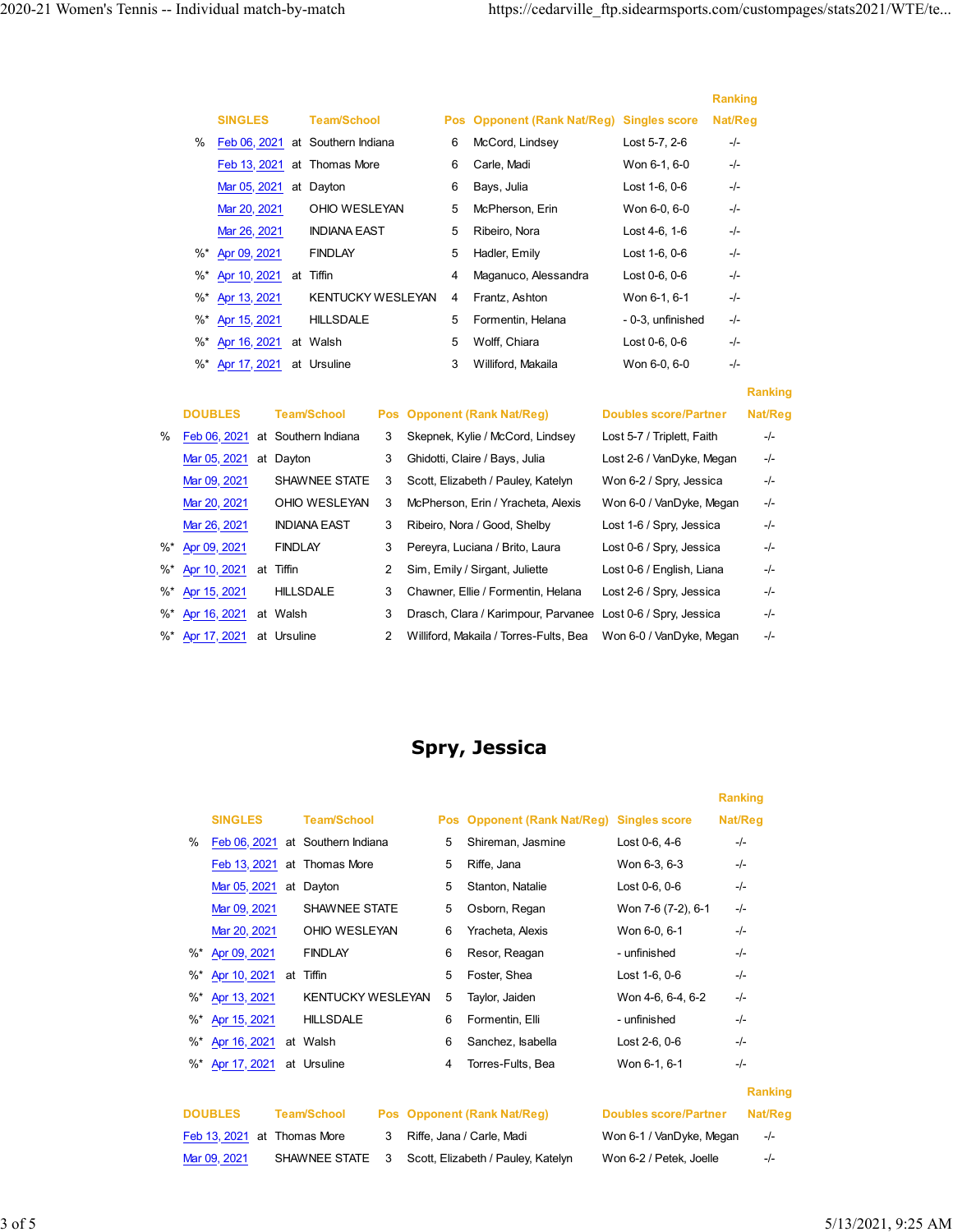| Mar 26, 2021             | <b>INDIANA EAST</b> | Ribeiro, Nora / Good, Shelby                                 | Lost 1-6 / Petek. Joelle | $-l -$ |
|--------------------------|---------------------|--------------------------------------------------------------|--------------------------|--------|
| %* Apr 09, 2021          | <b>FINDLAY</b>      | 3 Pereyra, Luciana / Brito, Laura                            | Lost 0-6 / Petek. Joelle | $-l$   |
| %* Apr 15, 2021          | <b>HILLSDALE</b>    | 3 Chawner, Ellie / Formentin, Helana                         | Lost 2-6 / Petek. Joelle | $-l -$ |
| %* Apr 16, 2021 at Walsh |                     | Drasch, Clara / Karimpour, Parvanee Lost 0-6 / Petek, Joelle |                          | $-I -$ |

# **Totten, Abby**

|        |                           |                                  |   |                             |                        | <b>Ranking</b> |
|--------|---------------------------|----------------------------------|---|-----------------------------|------------------------|----------------|
|        | <b>SINGLES</b>            | <b>Team/School</b>               |   | Pos Opponent (Rank Nat/Reg) | <b>Singles score</b>   | Nat/Reg        |
| %      |                           | Feb 06, 2021 at Southern Indiana | 1 | McCorkle, Rachel            | Lost 2-6, 1-6          | -/-            |
|        | Feb 13, 2021 at           | Thomas More                      | 2 | Perry, Matison              | Won 6-1, 6-2           | -/-            |
|        | Mar 05, 2021<br>at        | Dayton                           | 2 | Hamilton, Elizabeth         | Lost 3-6, 4-6          | -/-            |
|        | Mar 06, 2021<br><b>VS</b> | Illinois Wesleyan                | 2 | Rochacz, Rebecca            | Won 6-2, 6-4           | $-/-$          |
|        | Mar 09, 2021              | SHAWNEE STATE                    | 2 | Carruthers, Claire          | Won 6-2, 6-2           | $-/-$          |
|        | Mar 20, 2021              | OHIO WESLEYAN                    | 1 | Lee, Katie                  | Won 6-3, 6-2           | -/-            |
|        | Mar 26, 2021              | <b>INDIANA EAST</b>              | 1 | Caballero, Camila           | Lost 3-6, 1-6          | -/-            |
| %*     | Apr 09, 2021              | <b>FINDLAY</b>                   | 1 | Alvarado, Laiying           | - 1-6, 3-3, unfinished | -/-            |
| $\%^*$ | Apr 10, 2021<br>at        | <b>Tiffin</b>                    | 1 | Riley, Abbie-Jade           | Lost 3-6, 1-6          | $-I -$         |
| $\%^*$ | Apr 13, 2021              | <b>KENTUCKY WESLEYAN</b>         | 1 | Smith, Liz                  | Won 6-2, 6-3           | $-I -$         |
| $\%^*$ | <u>Apr 15, 2021</u>       | <b>HILLSDALE</b>                 | 1 | Cimpeanu, Hannah            | Lost 3-6, 1-6          | $-I -$         |
|        | %* Apr 16, 2021<br>at     | Walsh                            | 1 | Kacalova, Maria             | Lost 5-7, 4-6          | -/-            |

|    | <b>DOUBLES</b>  |           | <b>Team/School</b>       | Pos Opponent (Rank Nat/Reg)                                       | <b>Doubles score/Partner</b>   | Nat/Reg |
|----|-----------------|-----------|--------------------------|-------------------------------------------------------------------|--------------------------------|---------|
| %  | Feb 06, 2021 at |           | Southern Indiana         | McCorkle, Rachel / Rowe, Lauren                                   | Lost 2-6 / Hollis, Lauren      | -/-     |
|    | Feb 13, 2021    | at        | Thomas More              | Sabga, Kimberly / Perry, Matison                                  | Won 6-1 / Hollis, Lauren       | $-/-$   |
|    | Mar 05, 2021    | at        | Dayton                   | Kompa, Paige / Hamilton, Elizabeth                                | Lost 0-6 / Hollis, Lauren      | $-/-$   |
|    | Mar 06, 2021    | <b>VS</b> | Illinois Wesleyan        | Cooper, Anna / Mohr, Ashley                                       | Won 6-0 / Hollis, Lauren       | -/-     |
|    | Mar 09, 2021    |           | SHAWNEE STATE            | Hensley, Kierstin / Carruthers, Claire                            | Won 7-5 / Hollis, Lauren       | -/-     |
|    | Mar 20, 2021    |           | OHIO WESLEYAN            | Lee, Katie / Silberman, Ruthie                                    | Won 7-6 (7-4) / Hollis, Lauren | $-/-$   |
|    | Mar 26, 2021    |           | <b>INDIANA EAST</b>      | Caballero, Camila / Marino, Linda                                 | Lost 4-6 / Hollis, Lauren      | -/-     |
| %* | Apr 09, 2021    |           | <b>FINDLAY</b>           | Alvarado, Laiying / Sweet, Samantha                               | Lost 0-6 / Hollis, Lauren      | -/-     |
| %* | Apr 10, 2021    | at        | Tiffin                   | Geslin, Anais / Maganuco, Alessandra                              | Lost 1-6 / Hollis, Lauren      | -/-     |
|    | %* Apr 13, 2021 |           | <b>KENTUCKY WESLEYAN</b> | Lowman, Lesleigh / Frantz, Ashton                                 | Won 6-1 / Hollis, Lauren       | $-/-$   |
|    | %* Apr 15, 2021 |           | <b>HILLSDALE</b>         | Cimpeanu, Hannah / Hackman, Sarah Lost 6-7 (4-7) / Hollis, Lauren |                                | $-/-$   |
|    | %* Apr 16, 2021 | at        | Walsh                    | Beidacki, Nicole / Sanchez, Isabella                              | Won 6-4 / Hollis, Lauren       | -/-     |
|    | %* Apr 17, 2021 | at        | Ursuline                 | Fortney, Megan / Weber, Elizabeth                                 | Won 6-0 / Hollis, Lauren       | -/-     |

| : Nat/Reg)           | Doubles score/Partner           | nat/R |
|----------------------|---------------------------------|-------|
| / Rowe, Lauren       | Lost 2-6 / Hollis, Lauren       | -/-   |
| Perry, Matison       | Won 6-1 / Hollis, Lauren        | -/-   |
| amilton, Elizabeth   | Lost 0-6 / Hollis, Lauren       | -/-   |
| ohr, Ashley          | Won 6-0 / Hollis, Lauren        | -/-   |
| ' Carruthers, Claire | Won 7-5 / Hollis, Lauren        | -/-   |
| man, Ruthie          | Won 7-6 (7-4) / Hollis, Lauren  | -/-   |
| ı / Marino, Linda    | Lost 4-6 / Hollis, Lauren       | -/-   |
| / Sweet, Samantha    | Lost 0-6 / Hollis, Lauren       | -/-   |
| ganuco, Alessandra   | Lost 1-6 / Hollis, Lauren       | -/-   |
| ו / Frantz, Ashton   | Won 6-1 / Hollis, Lauren        | -/-   |
| ıh / Hackman, Sarah  | Lost 6-7 (4-7) / Hollis, Lauren | -/-   |
| Sanchez, Isabella    | Won 6-4 / Hollis, Lauren        | -/-   |
| Neber, Elizabeth     | Won 6-0 / Hollis, Lauren        | $-/-$ |
|                      |                                 |       |

**Ranking**

# **Triplett, Faith**

|                                    |                    |   |                                           |                     | Ranking |
|------------------------------------|--------------------|---|-------------------------------------------|---------------------|---------|
| <b>SINGLES</b>                     | <b>Team/School</b> |   | Pos Opponent (Rank Nat/Reg) Singles score |                     | Nat/Reg |
| % Feb 06, 2021 at Southern Indiana |                    | 4 | Skepnek. Kvlie                            | Lost 6-7 (0-7), 3-6 | $-/-$   |
| Feb 13, 2021 at Thomas More        |                    |   | Dail, Aman                                | Won 6-0, 7-5        | $-I -$  |